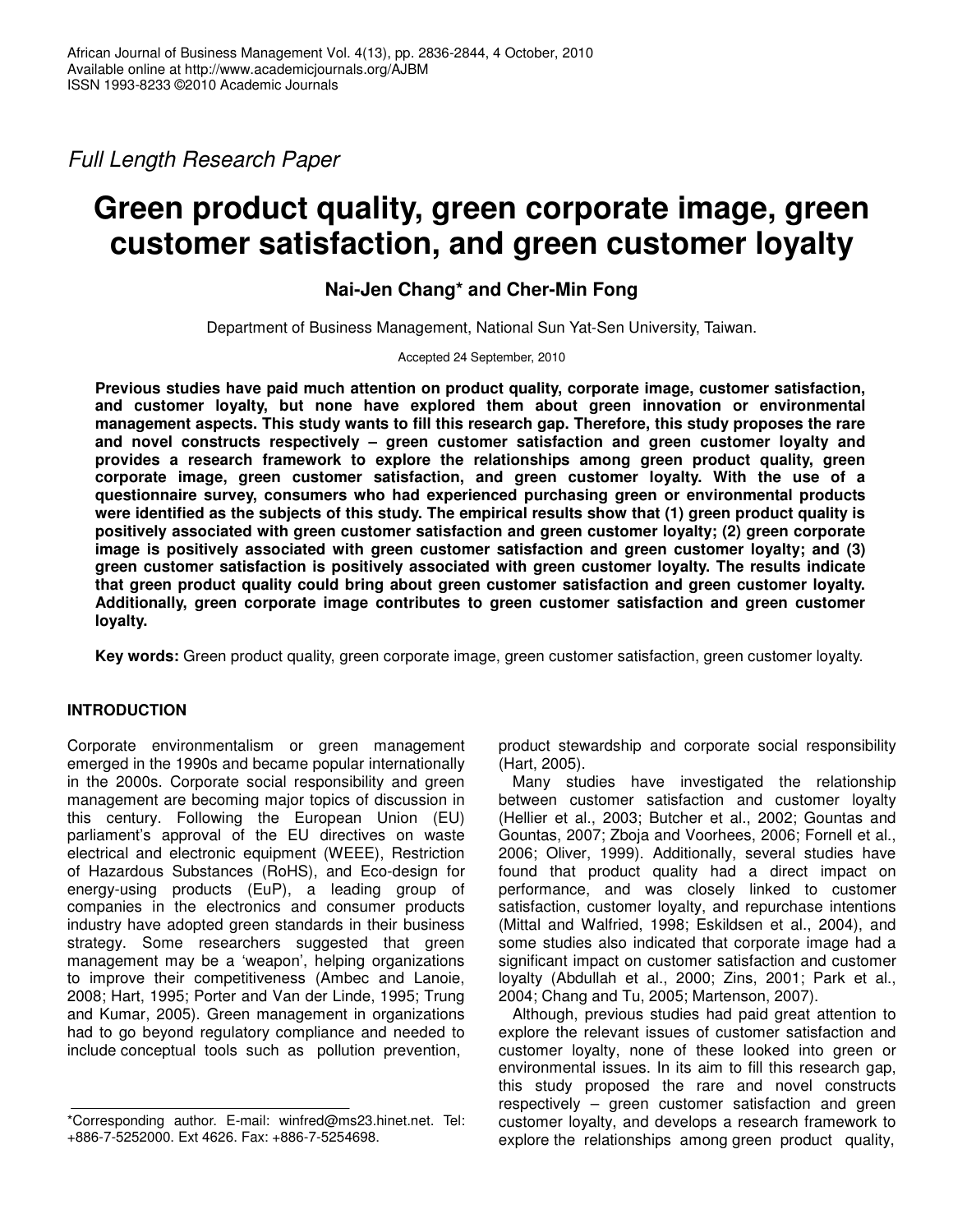green corporate image, green customer satisfaction, and green customer loyalty.

# **LITERATURE REVIEW**

## **Green customer satisfaction**

During the last four decades, satisfaction has been considered as one of the most important theoretical as well as practical issues for most marketers and customer researchers (Jamal, 2004). Satisfaction referred to a consumer's judgment that a product or service feature, or the product or service itself, was providing a pleasurable level of consumption-related fulfillment, including levels of under- or over-fulfillment (Oliver, 1997). Customer satisfaction can be seen as a fulfillment of consumers' consumption goals as experienced and described by consumers (Oliver, 2006). Previous studies have shown the existence of two different conceptualizations of customer satisfaction: transaction-specific and cumulative (Anderson, 1973; Anderson et al., 1994; Fornell, 1992). The transaction-specific customer satisfaction was a post-choice evaluative judgment of a specific purchase occasion (Anderson, 1973). In comparison, cumulative customer satisfaction was an overall evaluation based on the overall experience with the goods and services of a particular firm over time (Oliver, 1980). All definitions proposed, however, agree that the concept of satisfaction implied the necessary presence of a goal that the consumer wanted to achieve.

Companies faced a growing pressure to become responsible and greener. Several stakeholders pressed companies to reduce their negative impacts on society and the natural environment (Bansal, 2005; Barnet, 2007). With the rise of environmentalism, not only did consumers become more willing to purchase products that generate minimum impact, but also society became more concerned with the environment. Additionally, international environmental regulations have increased dramatically and become stricter in recent years. In this context, this study proposed a rare construct  $-$  green consumer satisfaction, and defined the term as the customer sensed that consumption fulfilled some need, goal, desire about environmental or green concerns and that this fulfillment was pleasurable. It was the outcome of consumption that the performance met or exceeded the green needs of customers, the requirements of environmental regulations, and the sustainable expectation of society.

# **Green customer loyalty**

Customer loyalty referred to the behavior of customers to maintain a relation with an institute through purchase of its products and services (Behara et al., 2002; Singh and

Sirdeshmukh, 2000). Loyalty was a deeply held commitment to re-buy or re-patronize a preferred product or service in the future (Oliver, 1997). In other words, loyalty can be viewed as the future behavior commitment to purchase a product or service, or the linkage with a firm on all occasions when other alternatives were possible. Therefore, customer loyalty involved a positive attitude toward the firm's product or service, followed by favorable behavior that leads to buying it and recommending it to others (Backman and Compton, 1991; Martensen et al., 2000). Customer loyalty was also a stable source of revenue for firms, serving at the same time as an information channel that acted informally by recommending the product or service to family and friends (Reid and Reid, 1993).

Customer loyalty can be defined from a behavioral, attitudinal, or situational perspective (Chaudhuri and Holbrook, 2001; Uncles, Dowling et al., 2003). Behavioral loyalty was articulated as the purchase and usage behavior displayed by customers in their historical purchasing and use of a brand and the competing brands. Attitudinal loyalty was normally reflected by an emotional bond with a brand and strong customer preferences for the brand. Situational loyalty depended on the shopping and purchasing situation. Although, all three types of loyalty have a role to play in marketing, most firms would prefer customer loyalty to be attitudinal. Based on the mention above, this study proposed a novel construct – green customer loyalty, which had relevance to environmental commitments and concerns. This study defined green customer loyalty as the customer wanted to maintain a relation with an institute which involved environmental or green concerns, and committed to rebuy or re-patronize a preferred product consistently in the future. It was the intention to repurchase, the desire to recommend, show tolerance for a higher price, and purchase other products with (from) an institute.

# **The positive effect of green consumer satisfaction on green customer loyalty**

Satisfaction was often used as a predictor of future consumer purchases (Newman and Werbel, 1973; Kasper, 1988; Oliver, 1999). Satisfied customers had a higher likelihood of repeating purchases in time (Zeithaml et al., 1996), of recommending that others try the source of satisfaction (Reynolds and Arnold, 2000; Reynolds and Beatty, 1999), and of becoming less receptive to the competitor's offerings (Fitzell, 1998). Furthermore, several studies have found the relationship between customer satisfactions and customer loyalty (Hellier et al., 2003; Butcher et al., 2002; Gountas and Gountas, 2007; Zboja and Voorhees, 2006; Fornell et al., 2006; Oliver, 1999). Although, previous studies had paid great attention to explore the relevant issues of customer satisfaction and customer loyalty, none explored them about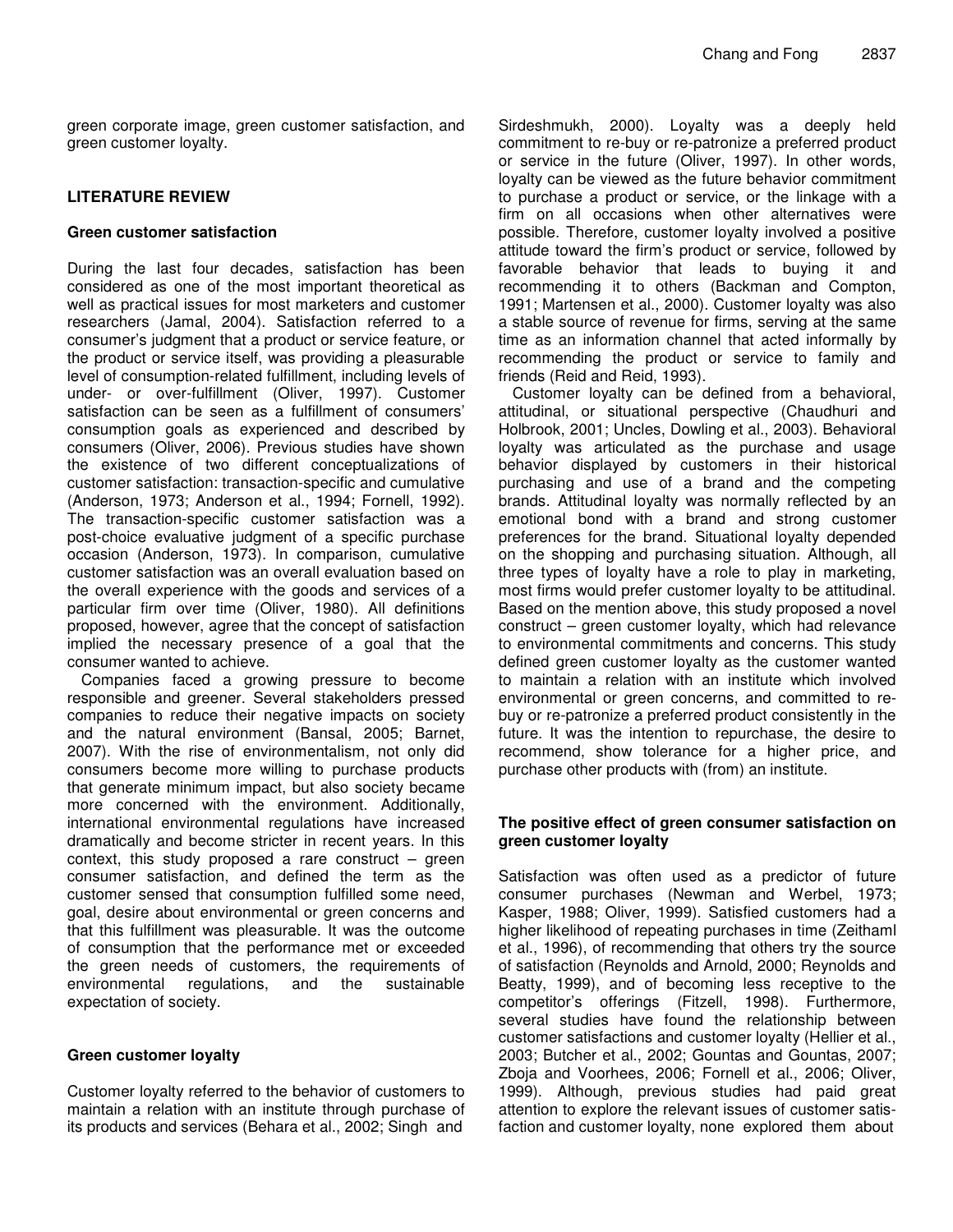green or environmental issues. Therefore, this study wanted to fill this research gap, and proposed the following hypothesis:

Hypothesis 1: Green customer satisfaction is positively associated with green loyalty.

# **The positive effect of green product quality on green customer satisfaction and green customer loyalty**

The product quality can be a good starting point for providing customer satisfaction and generating customer loyalty. Johnson and Ettlie (2001) described that product quality as the result of performance, which, in turn can be labeled as the degree of customization and freedom from defects or how reliably the product met customer requirements. The product quality dimension included product packaging, product design, product features, warranties, etc. (Abdul-Muhmin, 2002). High product quality could gain greater product acceptance from customers as well as lead to satisfaction of retailers and wholesalers (Schellhase et al., 2000). The product quality had a direct impact on performance, and was closely linked to customer satisfaction, customer loyalty, and repurchase intentions (Mittal and Walfried, 1998; Eskildsen et al., 2004). Additionally, several studies provided strong empirical support about product quality was being an antecedent, with a positive relationship to overall customer satisfaction. These suggested that maintaining good product quality will provide satisfaction to customers and further generate customer loyalty (Chumpitaz and Paparoidamis, 2004; Kotler et al., 2005).

Amidst this trend of popular customer environmentalism and with stricter international environmental regulations, companies can not only embody green or environmental concept in the feature, design, and package of their product to increase product differentiation, but they should also satisfy the environmental needs of customers and further create customer loyalty as well as a competitive advantage (Chen et al., 2006; Hart, 1995; Peattie, 1992; Porter and van der Linde, 1995; Shrivastava, 1995). Therefore, this study proposed the following hypotheses:

Hypothesis 2: Green product quality is positively associated with green customer satisfaction.

Hypothesis 3: Green product quality is positively associated with green customer loyalty.

# **The positive effect of green corporate image on green customer satisfaction and green loyalty**

Corporate image was a perception developed from the

interaction among the institute, personnel, customers, and the community (Walters, 1978) and was an association with the institute's ability to position itself in the customer's mind (LeBlanc and Nguyen, 1997). Credibility was a measure of the institute's ability to meet customer requirements, including professional expertise, service and product quality, and trustworthiness (both service and ethical reliability). Keller (1998) had also identified credibility as a factor that contributes to the overall image of an institute. Previous studies have found that corporate image had a significant impact on customer satisfaction and customer loyalty (Abdullah et al., 2000; Zins, 2001; Park et al., 2004; Chang and Tu, 2005; Martenson, 2007).

With the prevailing environmental consciousness of consumers and strict international regulations related to environmental protection, companies can undertake green marketing activities to investigate consumers' green attitudes and behaviors, to identify the market of green products, and to stratify the green market into different segments based on consumer needs (Jain and Kaur, 2004). Additionally, several studies also revealed that environmental image not only can satisfy the customer's environmental desires and green needs, but can also increase their sales and enhance their competitive advantage (Hu and Wall, 2005; Corrigan, 1996; Chen et al., 2006; Porter and van der Linde, 1995; Chen, 2008, 2010). Therefore, this study proposed the following hypotheses:

Hypothesis 4: Green corporate image is positively associated with green customer satisfaction.

Hypothesis 5: Green corporate image is positively associated with green customer loyalty.

# **METHODOLOGY AND MEASUREMENT**

This study investigated the relationships among green product quality, green corporate image, green customer satisfaction, and green customer loyalty. The research framework of this study was shown in Figure 1.

## **Data collection and samples**

This study used the questionnaire survey to verify the hypotheses and research framework. The subjects were consumers who had the experience of purchasing green or environmental products. The questionnaire items in this study were adopted from past literature. To increase the content validity, the questionnaires were mailed to 10 scholars and experts and they were asked to refine and modify the questionnaire items. The comments and suggestions from these respondents were used to improve the readability and ease of understanding of this questionnaire. Therefore, the questionnaire had a high level of content validity.

The samples were randomly selected from the "Taiwan Yellow Pages". The respondents were asked to return the completed questionnaires within two weeks through mail. To increase the effective survey response rate, this study mailed the follow-up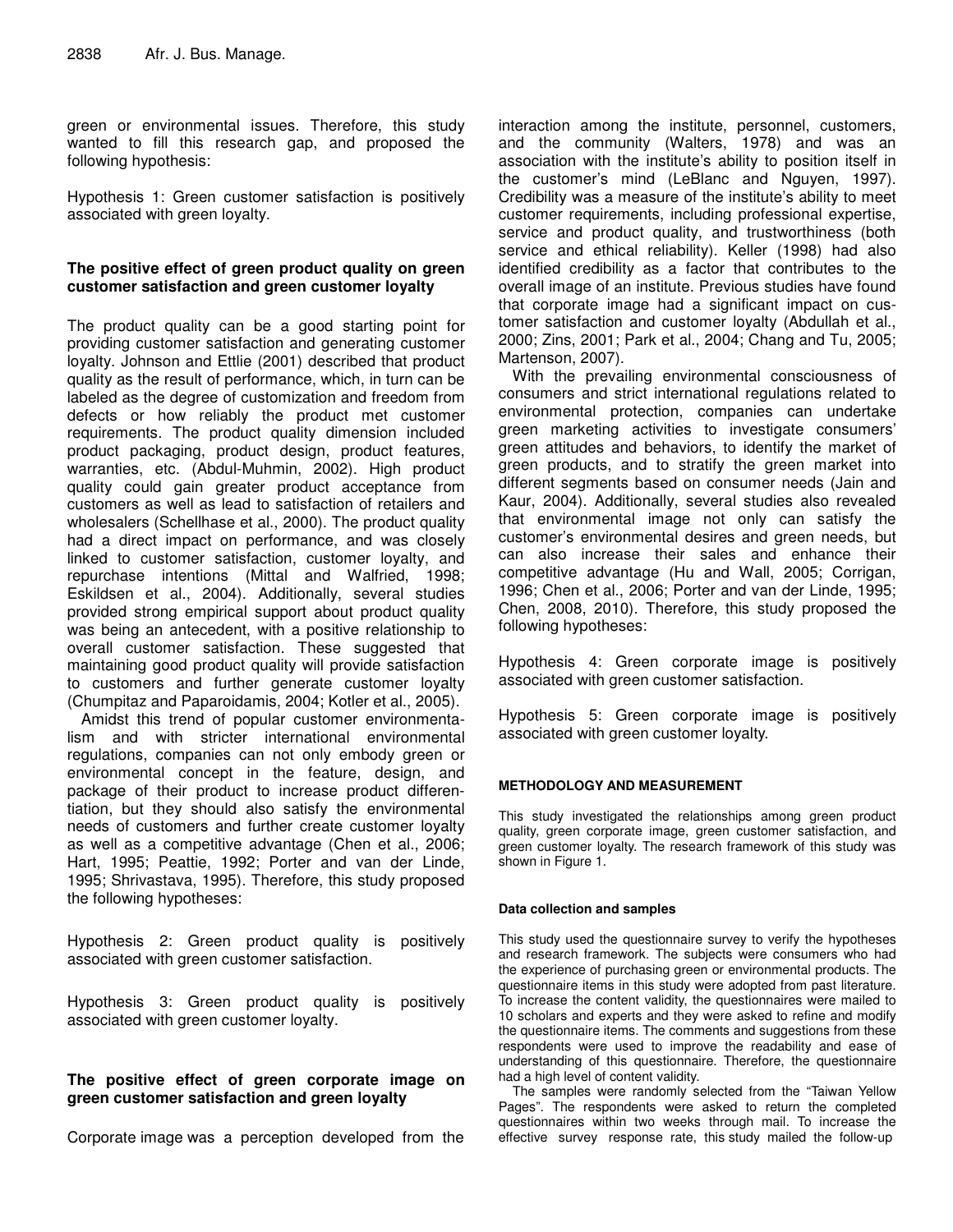

**Figure 1.** Research framework.

questionnaires after two weeks. Before the mailing of the follow-up questionnaires, this study called the respondents who had not responded, explained the objectives of this study, and confirmed their contact information. A total of 600 questionnaires were sent. There were 196 valid questionnaires, with an effective response rate of 32.67%.

The brief demographics were showed below. In the gender aspect, 56% of the respondents were female. In the age aspect, 72% were between 30 and 49 year old. In the marriage aspect, 69% were married. In the degree of education aspect, 89% were college level and above.

#### **Definitions and measurements of variables**

The questionnaire items in this study were measured on a five-point Likert Scale where 1 strongly disagree and 5 strongly agree. The definitions of variables were defined as follows. All the measurement items were listed in the Appendix 1.

#### **Green product quality**

This study referred to the definitions of Abdul-Muhmin (2002) and Chen (2006), and defined green product quality as the dimensions of product features, product design, and product package that are involved in energy-saving, pollution-prevention, waste recycling, and being environment friendly.

#### **Green corporate image**

This study referred to the definitions of Walters (1978) and Chen (2008), and defined green corporate image as the perceptions developed from the interaction among the institute, personnel, customers, and the community that are linked to environmental commitments and environmental concerns.

#### **Green customer satisfaction**

This study referred to the definitions of Oliver (1997), (2006), Bansal (2005), and Barnet (2007), and defined green customer satisfaction as the customer sensed that consumption fulfilled some need, goal, desire about environmental or green concerns and that this fulfillment was pleasurable. It was the outcome of the consumption that the performance met or exceeded the green needs of customers, requirements of environmental regulations, and sustainable expectation of society.

#### **Green customer loyalty**

This study referred to the definitions of Reid and Reid (1993) and Oliver (1997), and defined green customer loyalty as the customer wanted to maintain a relation with an institute which was involved environmental or green concerns, and committed to re-buy or repatronize a preferred product consistently in the future. It was the intention to repurchase, the desire to recommend, show tolerance for a higher price, and purchase other products with (from) an institute.

## **EMPIRICAL RESULTS**

This study utilized SEM to verify the research framework and hypotheses, and used AMOS to obtain empirical results. Table 1 showed the mean, standard deviation, and correlation matrix of constructs.

# **Reliability and validity**

The factor analysis of the four constructs was shown in Table 2. Every construct can be classified into only one factor. This study referred to the previous studies to design the questionnaire items and employed pretests for the questionnaire revisions. Therefore, the measurement of this study was acceptable in content validity. The Cronbach's  $\alpha$  coefficient of each construct was shown in Table 1. Generally, the minimum requirement of Cronbach's  $\alpha$  coefficient should be greater than 0.7 (Hair et al., 1998). The Cronbach's  $\alpha$  coefficient of each construct was greater than 0.7. Therefore, all constructs reached the basic threshold for reliability.

Next, AMOS was used to run the confirmatory factor analysis. The results of the confirmatory factor analysis were shown in Table 1. With regard to reliability, the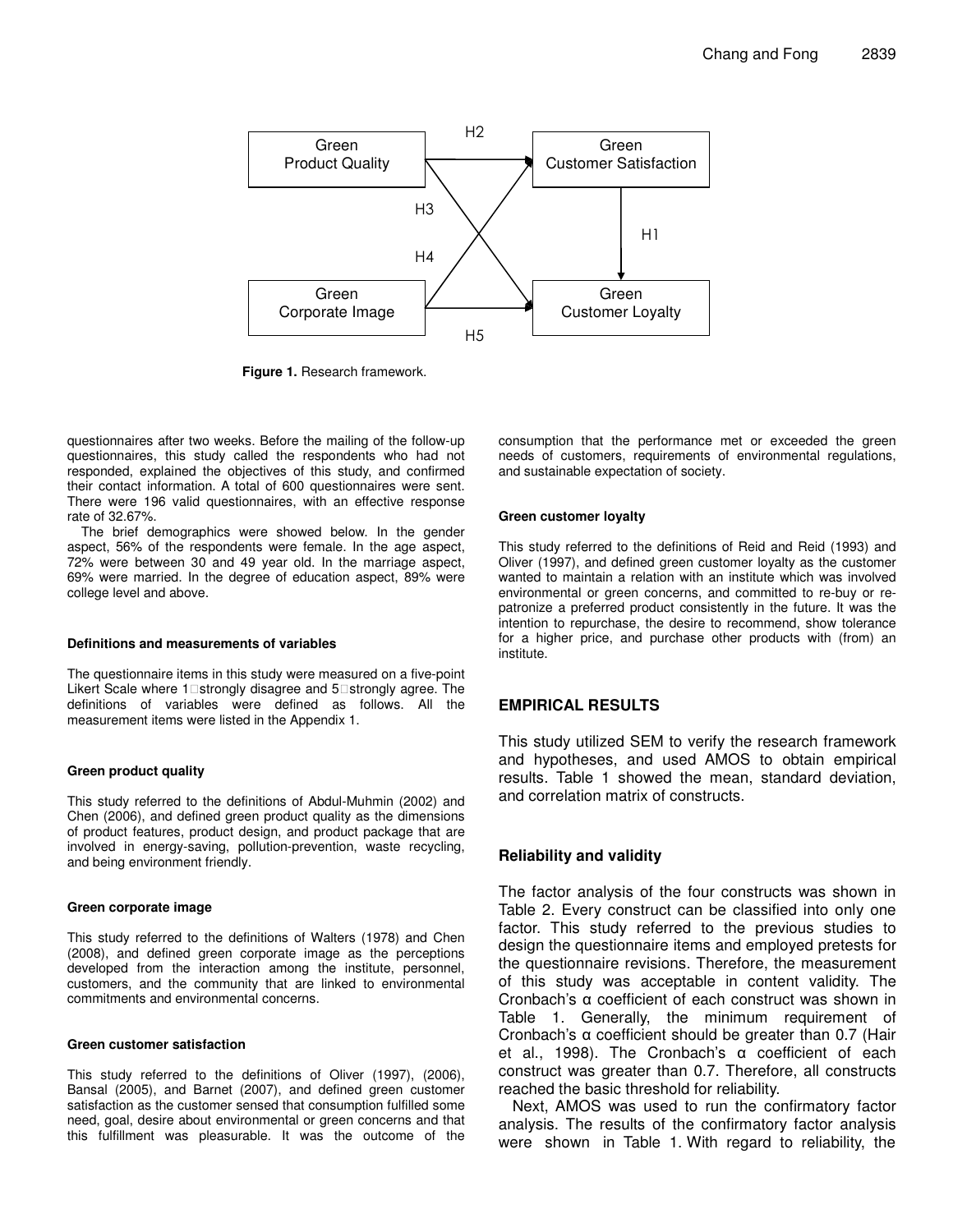**Table 1.** Descriptive statistics, correlation coefficients, reliability and validity.

| <b>Constructs</b>               | (A)       | (B)       | (C)       | (D)   |
|---------------------------------|-----------|-----------|-----------|-------|
| Green product quality (A)       | 1.000     |           |           |       |
| Green corporate image (B)       | $0.488**$ | 1.000     |           |       |
| Green customer satisfaction (C) | $0.334**$ | $0.622**$ | 1.000     |       |
| Green customer loyalty (D)      | $0.405**$ | $0.565**$ | $0.681**$ | 1.000 |
| Mean                            | 3.763     | 4.054     | 3.930     | 4.075 |
| Standard deviation              | 0.680     | 0.574     | 0.610     | 0.588 |
| Cronbach's $\alpha$             | 0.853     | 0.877     | 0.922     | 0.885 |
| Composite reliability           | 0.855     | 0.879     | 0.924     | 0.888 |
| <b>AVE</b>                      | 0.596     | 0.646     | 0.754     | 0,726 |
| Square root of AVE              | 0.772     | 0.804     | 0.868     | 0.852 |

 $*$ p < 0.05,  $*$  p < 0.01.

#### **Table 2.** Factor analysis of this study.

| <b>Constructs</b>               | <b>Items</b>   | <b>Factor loading</b> | <b>Accumulation percentage of</b><br>explained variance (%) |
|---------------------------------|----------------|-----------------------|-------------------------------------------------------------|
| Green product quality (A)       | A1             | 0.778                 | 0.855                                                       |
|                                 | A2             | 0.819                 |                                                             |
|                                 | A <sub>3</sub> | 0.748                 |                                                             |
|                                 | A <sub>4</sub> | 0.741                 |                                                             |
| Green corporate image (B)       | <b>B1</b>      | 0.836                 | 0.879                                                       |
|                                 | B <sub>2</sub> | 0.790                 |                                                             |
|                                 | B <sub>3</sub> | 0.843                 |                                                             |
|                                 | <b>B4</b>      | 0.743                 |                                                             |
| Green customer satisfaction (C) | C <sub>1</sub> | 0.857                 | 0.924                                                       |
|                                 | C <sub>2</sub> | 0.922                 |                                                             |
|                                 | C <sub>3</sub> | 0.893                 |                                                             |
|                                 | C <sub>4</sub> | 0.796                 |                                                             |
| Green customer loyalty (D)      | D <sub>1</sub> | 0.791                 | 0.888                                                       |
|                                 | D <sub>2</sub> | 0.919                 |                                                             |
|                                 | D <sub>3</sub> | 0.841                 |                                                             |

composite reliability of each construct was above 0.7. Therefore, it indicated good reliability. Additionally, there are two measurements to confirm the validity of the constructs. First, if the average variance extracted (AVE) of a construct was greater than 0.5, then it meant that there is convergent validity for the construct. As shown in Table 1, the AVE of all constructs were greater than 0.5. Therefore, these results supported the convergent validity of the measurement (Fornell and Larcker, 1981). Second, this study applied Fornell and Larcker's measure of AVE to access discriminative validity of the measurement (Fornell and Larcker, 1981). To satisfy the condition of discriminative validity, the square root of a construct's AVE must be greater than the correlations between the construct and other constructs in the model. For example, the square root of the AVE for two construct, green product quality and green corporate image, were 0.772 and 0.804 in Table 1. The correlation between green product quality and green corporate image was 0.488 in Table 1. It can be observed that the square root of the AVE for two constructs were greater than the correlation between two constructs. It demonstrated that there was an adequate discriminative validity between two constructs. The square roots of all constructs' AVEs in Table 1 were greater than the correlations among all constructs in Table 1. Therefore, these results supported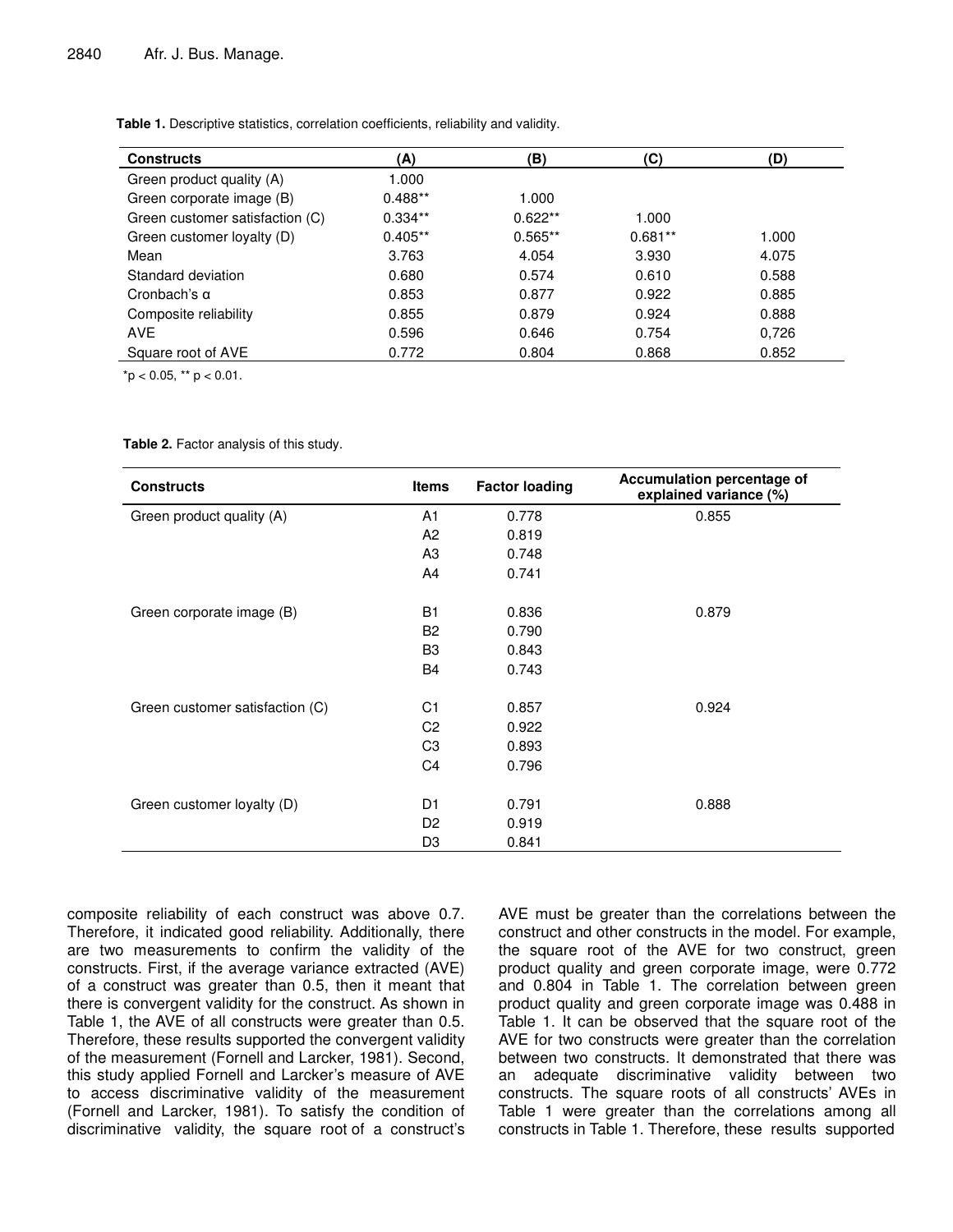

**Figure 2.** The results of structural model,  $* p < 0.05$ ,  $** p < 0.01$ .

the discriminative validity of the measurement.

## **The results of the structural model**

All the fit indices revealed a good fit for the model (root mean square error of approximation [RMSEA] =0.055; root mean square residual [RMR] =0.021; normed fit index  $[NFI] = 0.936$ ; comparative fit index  $[CFI] = 0.975$ ; goodness-of-fit index [GFI] =0.917). The results of the structural model were shown in Figure 2. All five paths estimated were significant. This study found that both green product quality and green corporate image can not only increase green customer satisfaction, but also enhance green customer loyalty. Additionally, green customer satisfaction can further enhance green customer loyalty. Therefore,  $H_1$ ,  $H_2$ ,  $H_3$ ,  $H_4$ , and  $H_5$  were all supported in this study.

# **Conclusions**

In recent year, business ethics, social responsibility, sustainable development, and environmental issues have become important strategic concerns among companies. At the same time, customers in major international markets were demanding that companies produced higher quality products that are consistent with societal and environmental values if they wish to remain competitive in global markets. Therefore, companies increasingly paid attention to green concepts, such as green management, green marketing, green products, etc.

# **DISCUSSION**

This study developed a research framework to explore

the relationships among green product quality, green corporate image, green customer satisfaction, and green customer loyalty. First, this study revealed that green product quality had positive effects on green customer satisfaction and green customer loyalty. These findings were consistent with the literature (Schellhase et al., 2000; Mittal and Walfried, 1998; Eskildsen et al., 2004). Moreover, previous studies also suggested that companies can enhance their competitive advantage by increasing product differentiation (Hart, 1995; Peattie, 1992; Porter and van der Linde, 1995; Shrivastava, 1995). Therefore, companies incorporated green ideas in their products not only can satisfy the environmental needs of customers, but also increase green customer satisfaction and green customer loyalty. Second, this study revealed that green corporate image had positive effects on green customer satisfaction and green customer loyalty. Several studies suggested that customer satisfaction and customer loyalty can be achieved by the corporate image depending on the development in the markets (Abdullah et al., 2000; Chang and Tu, 2005; Martenson, 2007; Hu and Wall, 2005). Therefore, the findings of this study agreed with those studies. Additionally, this study reconfirmed the result of Chen (2010) that green brand image was positively associated with green satisfaction. It was clearly that green corporate image could be one of important sources of green customer satisfaction. Third, this study revealed that green customer satisfaction had a positive effect on green customer loyalty. This finding supported previous research findings on the relationship between customer satisfaction and customer loyalty (Hellier et al., 2003; Butcher et al., 2002; Gountas and Gountas, 2007; Zboja and Voorhees, 2006; Fornell et al., 2006; Oliver, 1999). The finding of this study enhanced the understanding and knowledge of the antecedents of green customer loyalty. Both green product quality and green corporate image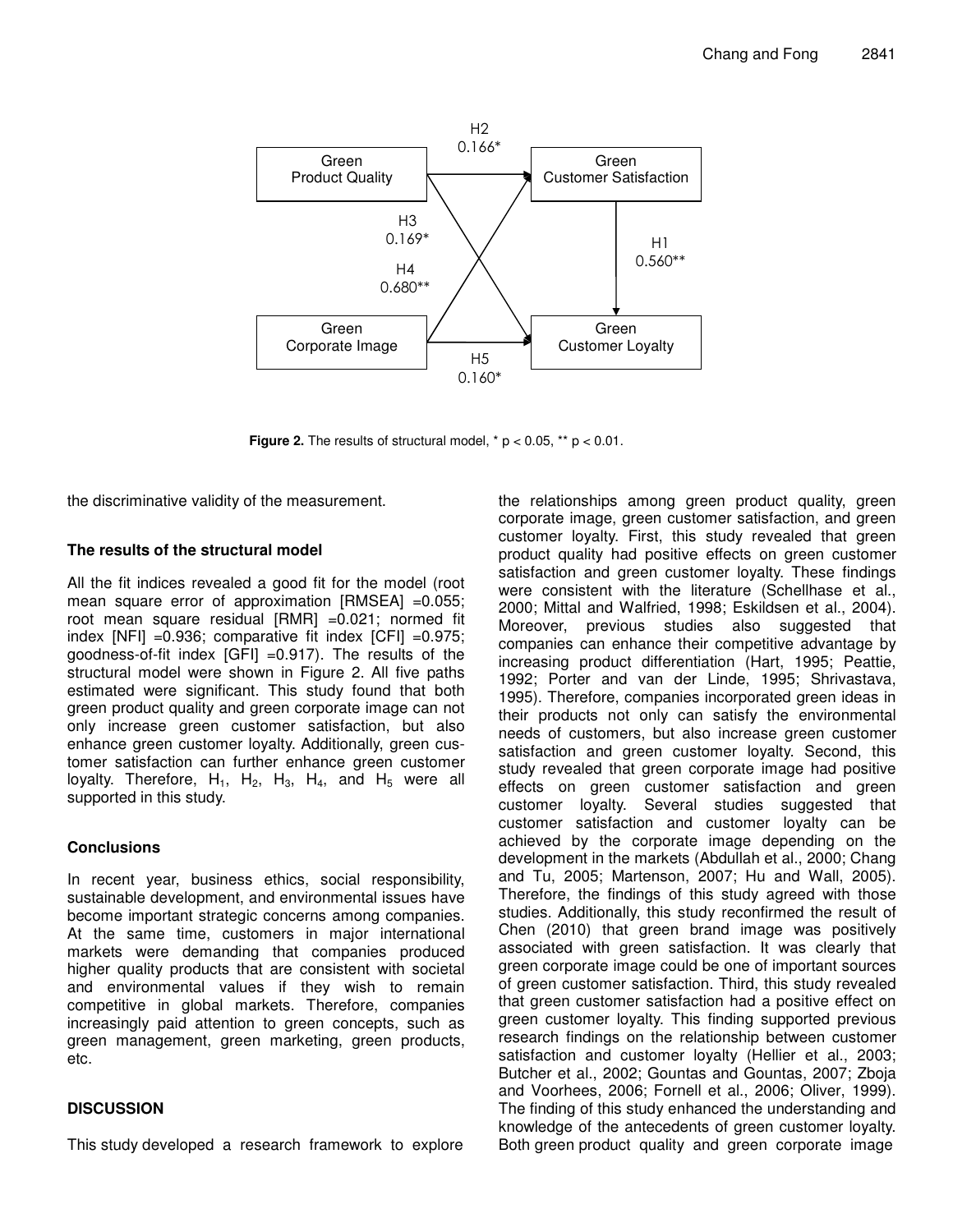were important for green customer satisfaction which was in turn appeared to be a good antecedent of green customer loyalty.

# **Theoretical contributions and managerial implications**

There are several theoretical and managerial implications. First, the main theoretical contribution of this study was to propose the rare and novel constructs respectively – green customer satisfaction and green customer loyalty, and extend the research about customer satisfaction and customer loyalty into the green context. Secondly, another theoretical contribution of this study was to develop a research framework to explore the relationships among green product quality, green corporate image, green customer satisfaction, and green loyalty, and then further undertake an empirical test to verify these relationships. Therefore, this study successfully filled the research gap of customer satisfaction and customer loyalty about green issues. Third, the results of this study clearly indicated that green product quality could gain green customer satisfaction and green customer loyalty. Even though company investment in green activities (e.g., green management, green innovation, and green marketing) would increase the business cost in the short term, these investments would become a source of firm performance and competitive advantage. Last, this study also found that green corporate image was helpful in achieving green customer satisfaction and green customer loyalty. In some industries or markets, customers had limited abilities to evaluate the product quality. The corporate image would be an important criterion to judge the quality of an unfamiliar product. Therefore, managers should build and maintain their green corporate image anytime and anywhere.

# **LIMITATIONS AND FURTHER STUDIES**

There are some limitations in this study. First, this study focused on the 3C products in Taiwan, so that further studies can focus on other products in other countries and compare with this study. Second, quality included product quality and service quality, but this study only focused on product quality. Therefore, further studies can focus on service quality. Third, this study only provided cross-sectional data, so that further studies can employ longitudinal data for meaningful comparison. Finally, this study hoped that the results of this study were constructive and useful to other researchers, managers, and institutions, serving as basis for further studies.

# **ACKNOWLEDGEMENTS**

The authors thank AJBM editor and anonymous reviewers

for their appreciations and helpful comments. The authors also thank research support of Max Star Electronic Co., Ltd. in Taiwan.

## **REFERENCES**

- Abdullah M, Al-Nasser A, Husain N (2000). Evaluating functional relationship between image, customer satisfaction and customer loyalty using general maximum entropy. Total Qual. Manage., 11(6): 826-829.
- Abdul-Muhmin AG (2002). Effects of suppliers' marketing program variables on industrial buyers' relationship satisfaction and commitment. J. Bus. Ind. Mark., 17(7): 637-651.
- Ambec S, Lanoie P (2008). Does it pay to be green? A systematic overview. Acad. Manage. Perspect., 22(4): 45-62.
- Anderson RE (1973). Consumer dissatisfaction: The effect of disconfirmed expectancy on perceived product performance. J. Mark. Res., 10(1): 38–44.
- Anderson EW, Fornell C, Lehmann DR (1994). Customer satisfaction, market share, and profitability: Findings from Sweden. J. Mark., 58(3): 44–53.
- Backman SJ, Compton JL (1991). The usefulness of selected for predicting activity loyalty. Leis. Sci., 13(3): 205–220.
- Bansal P (2005). Evolving sustainably: a longitudinal study of corporate sustainable development. Strateg. Manage. J. 26(3): 197-218.
- Barnet ML (2007). Stakeholder influence capacity and the variability of financial returns to corporate social responsibility. Acad. Manage. Rev., 33(3): 794-816.
- Behara RS, Fontenot GF, Gresham AB (2002). Customer process approach to building loyalty. Total Qual. Manage., 13(5): 603–611.
- Butcher K, Sparks B, O'Callaghan F (2002). Effect of social influence on repurchase intentions. J. Serv. Mark., 16(6): 503–514.
- Chang CH, Tu CY (2005). Exploring store image, customer satisfaction and customer loyalty relationship: evidence from Taiwanese hypermarket industry. J. Am. Acad. Bus., 7(2): 197–202.
- Chaudhuri A, Holbrook MB (2001). The chain of effects from brand trust and brand affect to brand performance: The role of brand loyalty. J. Mark., 65(2): 81-94.
- Chen YS (2008). The driver of green innovation and green image  $$ green Core competence. J. Bus. Ethics, 81(3): 531–543.
- Chen YS (2010). The driver of green brand equity: green brand image, green satisfaction, and green trust. J. Bus. Ethics, 92(3): 307-319.
- Chen YS, Lai SB, Wen CT (2006). The influence of green innovation performance on corporate advantage in Taiwan. J. Bus. Ethics, 67(4): 331–339.
- Chumpitaz R, Paparoidamis NG (2004). Service quality and marketing performance in business-to-business markets: exploring the mediating role of client satisfaction. Managing Serv. Qual., 14(2/3): 235-248.
- Corrigan J (1996). How a green image can drive Irish export growth. Greener Manage. Int., 16: 87–95.
- Eskildsen JK, Kristensen K, Juhl HJ, Ostergaard P (2004). The drivers of customer satisfaction and loyalty. Total Qual. Manage. Bus. Excell., 15(5/6): 859–868.
- Fitzell P (1998). The explosive growth of private labels in North America. New York: Global Books.
- Fornell C (1992). A national customer satisfaction barometer: Swedish experience. J. Mark. 56(January): 6-21.
- Fornell C, Larcker DF (1981). Evaluating structural equation models with unobservable variables and measurement error. J. Mark. Res. 18(1): 39–50.
- Fornell C, Mithas S, Morgenson FV, Krishnan MS (2006). Customer satisfaction and stock prices: high return, low risk. J. Mark., 70(1): 3-14.
- Gountas J, Gountas S (2007). Personality orientations, emotional states, customer satisfaction, and intention to repurchase. J. Bus. Res., 60(1): 72–75.
- Hair JF, Anderson RE, Tatham RL, Black WC (1998). Multivariate data analysis. New Jersey: Prentice-Hall.
- Hart SL (1995). A natural resource-based view of the firm. Acad. Manage. Rev., 20(4): 874-907.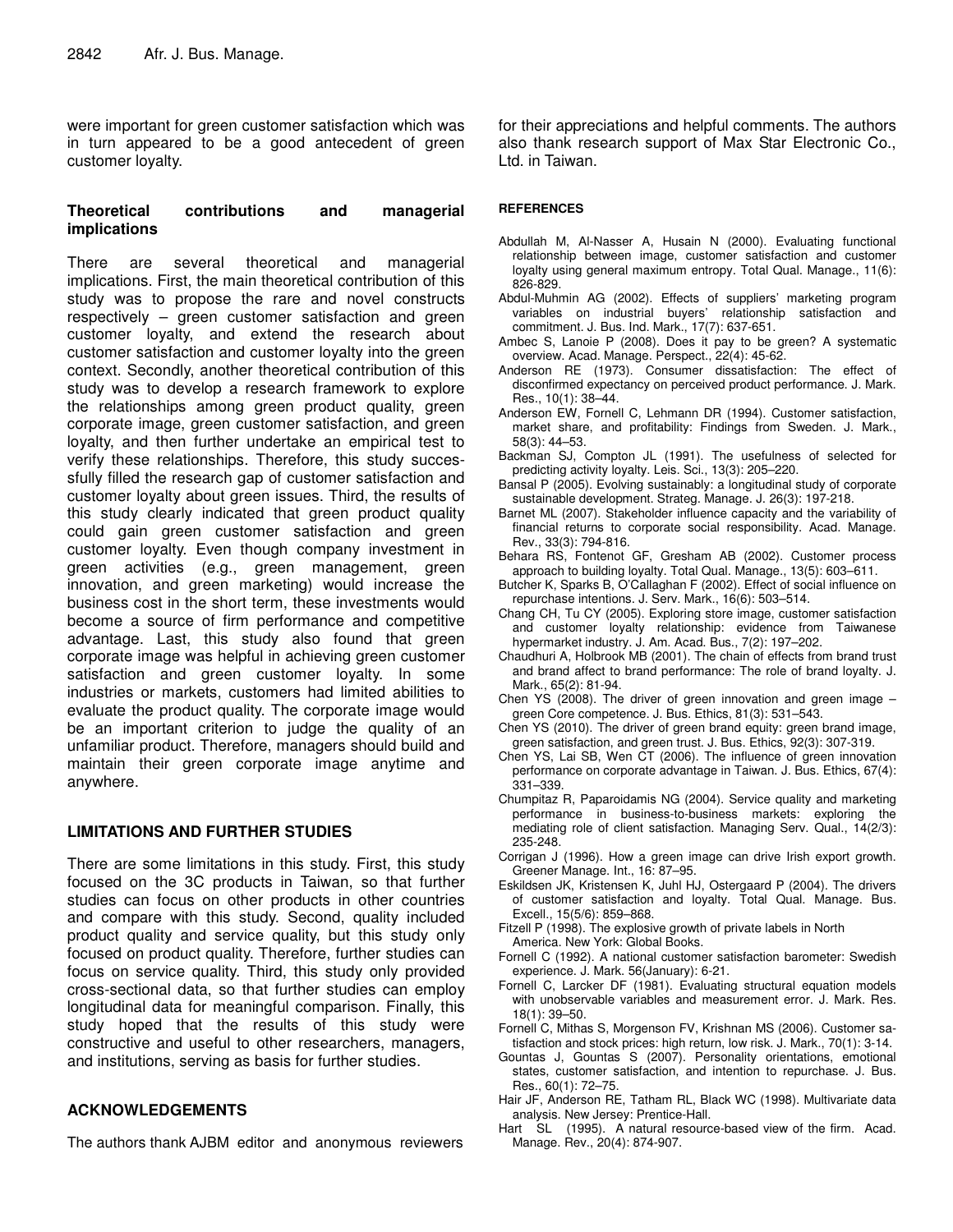- Hart SL (2005). Innovation, creative destruction and sustainability. Res. Technol. Manage., 48(5): 21-27.
- Hellier PH, Geursen GM, Carr RA, Rickard JA (2003). Customer repurchase intention – a general structural equation model. Eur. J. Mark., 37(11–12): 1762–1800.
- Hu W, Wall G (2005). Environmental management, environmental image and the competitive tourist attraction. J. Sustain. Tourism, 13(6): 617–635.
- Jain SK, Kaur G (2004). Green marketing: an Indian perspective. Decis. 31(2): 168–209.
- Jamal A (2004). Retail banking and customer behavior: a study of self concept, satisfaction and technology usage. Int. Rev. Retail. Distribut. Consum. Res., 14(3): 357-79.
- Johnson MD, Ettlie JE (2001). Technology, customization, and reliability. J. Qual. Manage., 6(2): 193-210.
- Kasper H (1988). On problem perception, dissatisfaction and brand loyalty. J. Econ. Psychol., 9(3): 387-397.
- Keller KL (1998). Strategic brand management: building, measuring and managing brand equity. Upper Saddle River. New Jersey: Prentice Hall.
- Kotler P, Armstrong G, Saunders J, Wong V (2005). Principles of Marketing*,* Third European Edition. Essec. London: Prentice Hall Europe.
- LeBlanc G, Nguyen N (1997). Searching for excellence in business education: an exploratory study of customer impressions of service quality. Int. J. Educ. Manage., 11(2): 72–79.
- Martensen A, Gronholdt L, Kristemsen K (2000). The drivers of customer satisfaction and loyalty: cross-industry findings from Denmark. Total Qual. Manage., 11(6): 544-553.
- Martenson R (2007). Corporate brand image, satisfaction and store loyalty: a study of the store as a brand, store brands and manufacturer brands. Int. J. Retail. Distribut. Manage., 35(7): 544– 555.
- Mittal B, Walfried ML (1998). Why do customers switch? The dynamics of satisfaction versus loyalty. J. Serv. Mark., 12(3): 177–194.
- Newman JW, Werbel RA (1973). Multivariate analysis of brand loyalty for major household appliances. J. Mark. Res., 10(4): 404-409.
- Oliver RL (1980). A cognitive model of the antecedents and consequences of satisfaction decisions. J. Mark. Res., 17(4): 460-469.
- Oliver RL (1997). Satisfaction: a behavioral perspective on the consumer. New York: McGraw-Hill.
- Oliver RL (1999). Whence consumer loyalty?. J. Mark., 63(4): 33-44.
- Oliver RL (2006). Customer satisfaction research. The handbook of marketing research. California: Sage.
- Park J, Robertson R, Wu C (2004). The effect of airline service quality on passengers' behavioral intentions. J. Air Transp. Manage., 10:435-439.
- Peattie K (1992). Green marketing. London: Pitman Publishing Corp.
- Porter ME, van der Linde C (1995). Green and competitive. Harvard Bus. Rev., 73(5): 120–134.
- Reid LJ, Reid SD (1993). Communicating tourism suppliers: services building repeat visitors relationships, J. Travel Touris. Mark., 2(2/3): 3–20.
- Reynolds K, Arnold M (2000). Customer loyalty to the salesperson and the store: examining relationship customers in an upscale retail context. J. Pers. Selling. Sales. Manage., 20(2): 89-97.
- Reynolds K, Beatty S (1999). Customer benefits and company consequences of customer-salesperson relationships in retailing. J. Retail., 75(1): 11-32.
- Schellhase R, Hardock P, Ohlwein M (2000). Customer satisfaction in business-to-business marketing: the case of retail organizations and their suppliers. J. Bus. Ind. Mark., 13(2): 106-121.
- Shrivastava P (1995). Environmental technologies and competitive advantage. Strateg. Manage. J., 16(Special issue): 183–200.
- Singh J, Sirdeshmukh D (2000). Agency and trust mechanisms in consumer satisfaction and loyalty judgments. J. Acad. Mark. Sci., 28(1): 150–167.
- Trung D, Kumar S (2005). Resource use and waste management in Vietnam hotel industry. J. Cleaner. Prod., 13(2): 109-116.
- Uncles MD, Dowling GR, Hammond K (2003). Customer loyalty and customer loyalty programs. J. Consum. Mark., 20(4): 294-316.
- Walters CG (1978). Consumer behavior: an integrated framework. New York: Richard D. Irwin.
- Zboja JJ, Voorhees CM (2006). The impact of brand trust and satisfaction on retailer repurchase intentions. J. Serv. Mark., 20(5): 381–390.
- Zeithaml V, Berry L, Parasuraman A (1996). The behavioral consequences of service quality. J. Mark., 60(2): 31-46.
- Zins A (2001). Relative attitudes and commitment in customer loyalty models. Int. J. Serv. Ind. Manage., 12(3): 269-294.